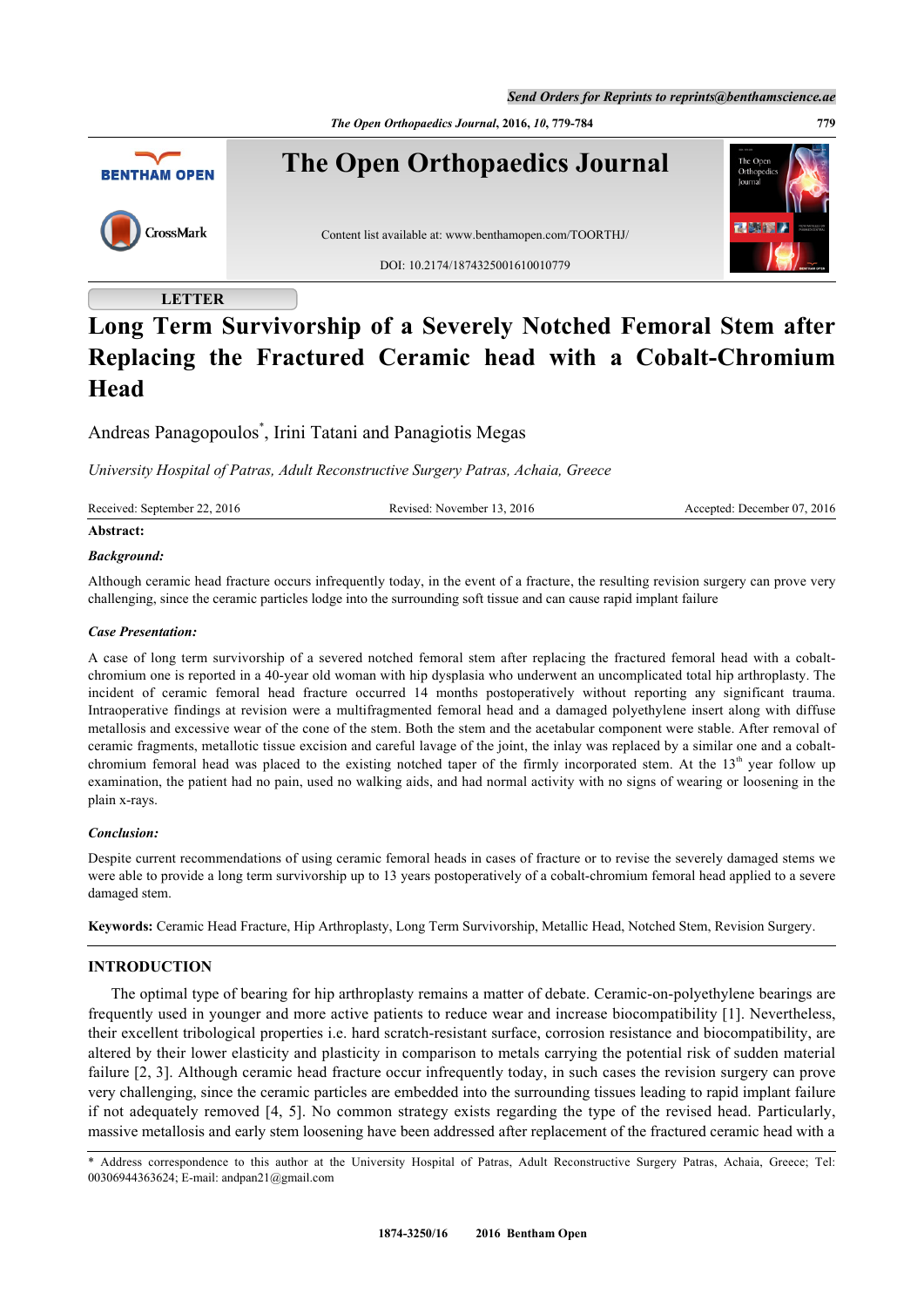stainless steel one [[6](#page-4-5), [7\]](#page-4-6), whereas the necessity for revision of the stem remains controversial, especially when it has visible damage. In 2006 we published a case report in Eur J Orthop Surg Traumatol journal [[8\]](#page-4-7) regarding a 40 year-old female patient who presented with a fractured ceramic femoral head 16 months after the index total hip arthroplasty (THA). The fractured head was replaced by a cobalt-chromium one without revision of the severely notched stem. We were able to re-examine her 13 years after the revision operation and she still has normal activity, no pain and full range of motion at her hip joint. Special concerns had been provided by both reviewers during manuscript editing regarding our decision to keep the severely damaged stem in place without revising it. Our decision to leave it in place was based on the potential risk for further complications by the extensile approach and the subsequent necessary wide opening of the femoral bone. Finally, the patient did well and we think that this worth publishing.

## **CASE REPORT**

Details of the case have been presented earlier [\[8\]](#page-4-7) but in brief it is about a 40-year-old woman, weighted 60 Kgr, who underwent an uncemented left total THA in 2001 for secondary degenerative osteoarthritis in a dysplastic hip. All the components had been manufactured by Mathys Medical Ltd., Switzerland, and consisted of a size 14 uncemented stem with 12/14 taper, a 28-mm small ceramic head, a 48 mm expansion shell and a 48/28 polyethylene inlay. The operation was straightforward and carried out according to the manufacturer's instructions. In February 2003, she was referred back to the Orthopaedic outpatient office complaining for right groin pain and crepitus, with no significant history of trauma. Radiographs showed a multiple fragmented ceramic head and significant notching of the cone (Fig. **[1a](#page-1-0)**). The patient underwent revision surgery. Intraoperatively findings included diffuse metallosis, a pseudocapsule containing black metalloid fluid, excessive wear of the cone, a multifragmented head and major wear of the insert (Fig. **[1b](#page-1-0)**). The uncemented stem and the acetabular component were not loose. Metallotic tissue was thoroughly excised, ceramic debris were carefully removed, the area was well irrigated and the polyethylene insert was revised with a similar one. As there were severe notching of the taper of the stem, an effort was made to revise it, but this was proved impossible, as it was absolutely stable. Actually, during the procedure of removal, a non-displaced fracture at the greater trochanter was created. A 28 small cobalt-chromium femoral head was finally placed at the existing taper whereas non-absorbable transosseous sutures were used for greater trochanter fixation. At the 24-month follow-up examination, the patient had no pain, used no walking aids, and had normal activity without any signs of loosening or other implant pathology in plain radiographs (Fig. **[1c](#page-1-0)**). We were able to re-examine her 13 years after the revision operation because of left knee pain and she still had normal activity, no pain and full range of motion at her hip joint. The Harris-Hip score was excellent (95). An x-ray of her hip 13 years after revision had no signs of wearing or other pathology (Fig. **[1d](#page-1-0)**).

<span id="page-1-0"></span>

**Fig. (1).** (a). Plain hip x-ray demonstrated multifragment ceramic head failure associated with severe notching of the cone (arrows), (**b**). intraoperative findings at revision operation showing diffuse metallosis, multifragmented ceramic head, notching of the cone and severe polyethylene insert wear, (**c**). follow up x-ray at 2 years and (**d**). final x-ray 13 years after revision operation.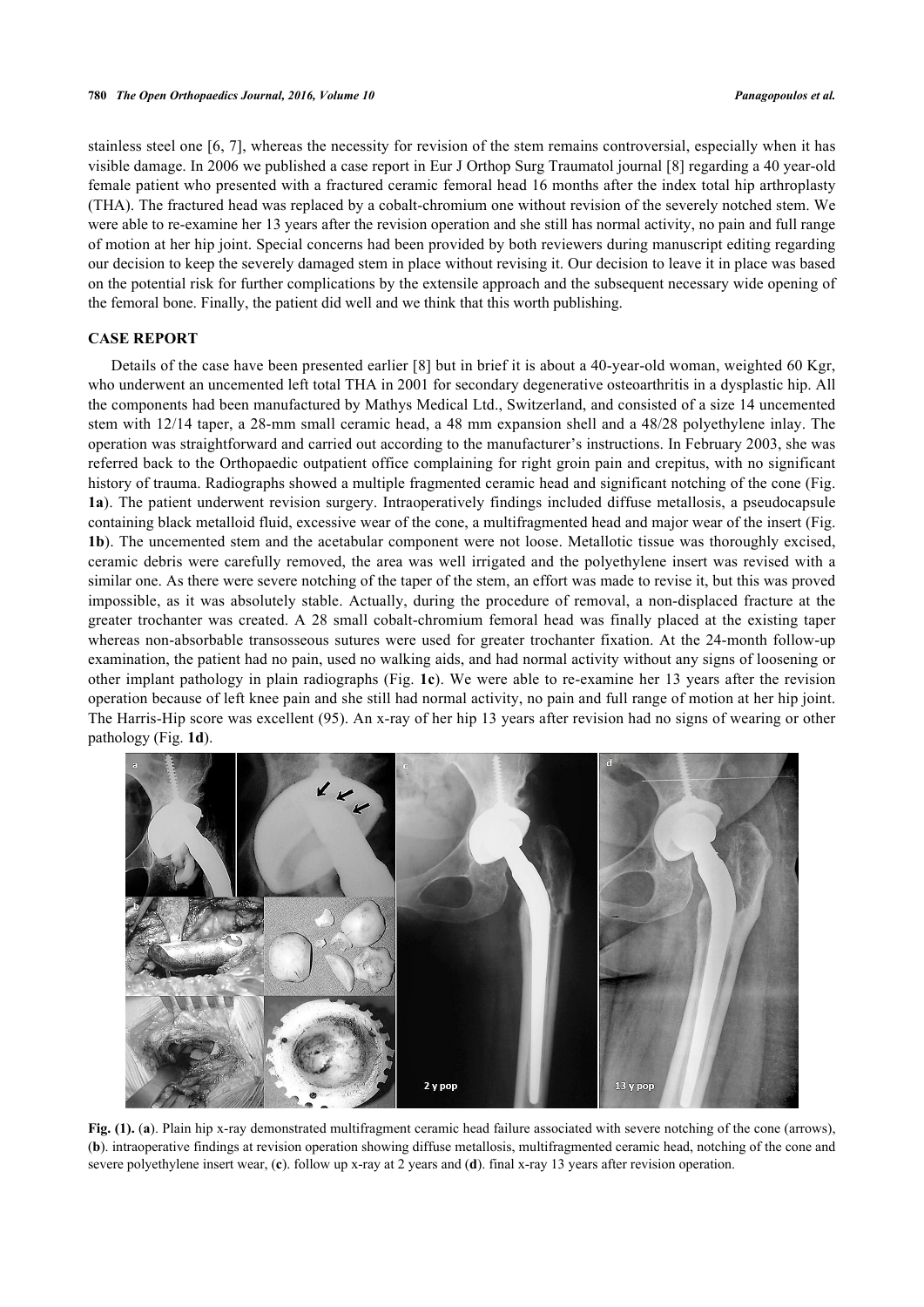#### **DISCUSSION**

Use of ceramic femoral heads has achieved wide recognition for total hip arthroplasty since their first use 30 years ago. Their advantages of biocompatibility and resistance against corrosion contrast with their low plasticity and elasticity, in comparison with metal components, thus giving rise to greater risk of material failure[[2](#page-4-1), [3\]](#page-4-2). Newer ceramic materials have been modified to address the issue of potential component failure, and are characterized by a greater fracture toughness and lower wear rate compared to alumina and Biolox or Biolox Forte. However even with the implementation of newer ceramics (i.e. Biolox Delta), the risk of component failures is still present in a small percentage of patients [\[5,](#page-4-4) [9](#page-4-8), [10\]](#page-4-9), and it represents a catastrophic event, whose results in subsequent revision surgery, might be unpredictable in terms of implant survival and related complications.

Several reasons have been proposed as risk factors for failure of a ceramic femoral head. Trauma, directly or indirectly, high levels of activity and obesity may hold the risk of breakage by increasing the load across the joint surfaces [\[11](#page-4-10) - [14](#page-4-11)]. However, Nizard *et al.* [\[9](#page-4-8)] found that the ceramic heads in patients less than 50 years old, and therefore presumably more active, had a better rate of survival than those in older patients. In addition, it is likely that extrinsic factors, such as strenuous activity, play a minor role in the occurrence of ceramic fractures, because they will remain below the fatigue limit of the product. This probably explains why fractures usually occur without warning, suddenly and without extra load as in our case [\[15](#page-4-12), [16\]](#page-4-13). According to a recent systematic review by Traina *et al.* [\[5](#page-4-4)] the only factor associated to the risk of ceramic head fracture is the use of short neck 28mm heads as in our case. This was mainly supported by the studies of Callaway *et al.* [[17\]](#page-4-14), and Koo *et al.* [\[18\]](#page-4-15), in which a greater risk of fracture was identified for second and third generation 28mm short-neck ceramic heads in respect. Koo *et al.* [[18](#page-4-15)], particularly, reported 5 head fractures among 367 ceramic-on-ceramic hip prostheses (0,013%) using third generation 28mm heads. All fractured components were short-neck heads and in all cases the fracture involved the circumferential portion of the head near to the edge of the head bore. The authors postulated that using 28mm heads the distance between the corner of the head bore and the outer surface of the ceramic head is smaller in comparison with the medium and long neck designs, thereby facilitating the propagation of cracks. In contrast, in other studies [[19,](#page-4-16) [20](#page-5-0)] was hypothesized that long neck designs could facilitate head fractures because the increased distance between the edge of the head bore and the outer surface of the head itself that increases the tensile stresses at the taper-bore junction.

Other factors to be taken into account are related to facultative construction errors of the involved materials. Ceramic fractures can be explained by the propagation of subcritical crack growth when submitted to unexpected high load pressure. The presence of cracks is mainly attributed to construction deficits such as pores, scratches and micronotches in the material or at its surface. These imperfections will cause stress concentration on exposure to load [\[20](#page-5-0), [21](#page-5-1)]. Piconi *et al.* [\[22](#page-5-2)] investigated a case of a fractured ceramic head using a series of non-destructive and destructive controls and found that both the poor quality and the manufacture progress of the design were the primary causes of failure. In our case, the damage analysis of the broken ceramic head *(reference PS 2414)* showed that all the required specifications had been fulfilled and no material defects could be detected. No primary metal wear traces were also observed on the cone surfaces. The exact time of fracture initiation was not known and evaluation of contact pattern of the cone was not possible.

The most important risk factor for failure of a ceramic head seem to be related with the surgical technique, particularly at the time of head implantation [[4,](#page-4-3) [21\]](#page-5-1). Strong impaction of the head on the taper with the hammer and damage of the taper during stem insertion could give rise to stress concentration thus accelerating crack propagation. Entrapment of a foreign body, such as bone chips, between the cone and the ball, may be another contributing factor [\[23](#page-5-3)]. Careful handling of the ball, cleaning and drying of the taper before ball insertion and smooth impaction of the ball on the taper are some of the appropriate measurements to avoid crack propagation on ceramic head surface.

Revision surgery for fractured ceramic components can be troublesome, and could be associated to poor results [[4](#page-4-3), [5\]](#page-4-4). In fact, it has been speculated that the presence of sharp ceramic fragments retained in the artificial joint space could act as an abrasive paste affecting the performance of the new articular coupling. The operative technique for the treatment of a ceramic head fracture remains controversial and varies among different cases. The most important parameters are polyethylene insert revision, total synovectomy, the type of the exchanged head and the condition of the cone.

Most authors agree to revise the polyethylene insert at the time of revision [[4,](#page-4-3) [12,](#page-4-17) [17,](#page-4-14) [21\]](#page-5-1) even when it appears normal macroscopically, because non-visible ceramic particles may be embedded to it, creating a third abrasive component (polyethylene wear debris-alumina particles) at the interface between the cup and the femoral head,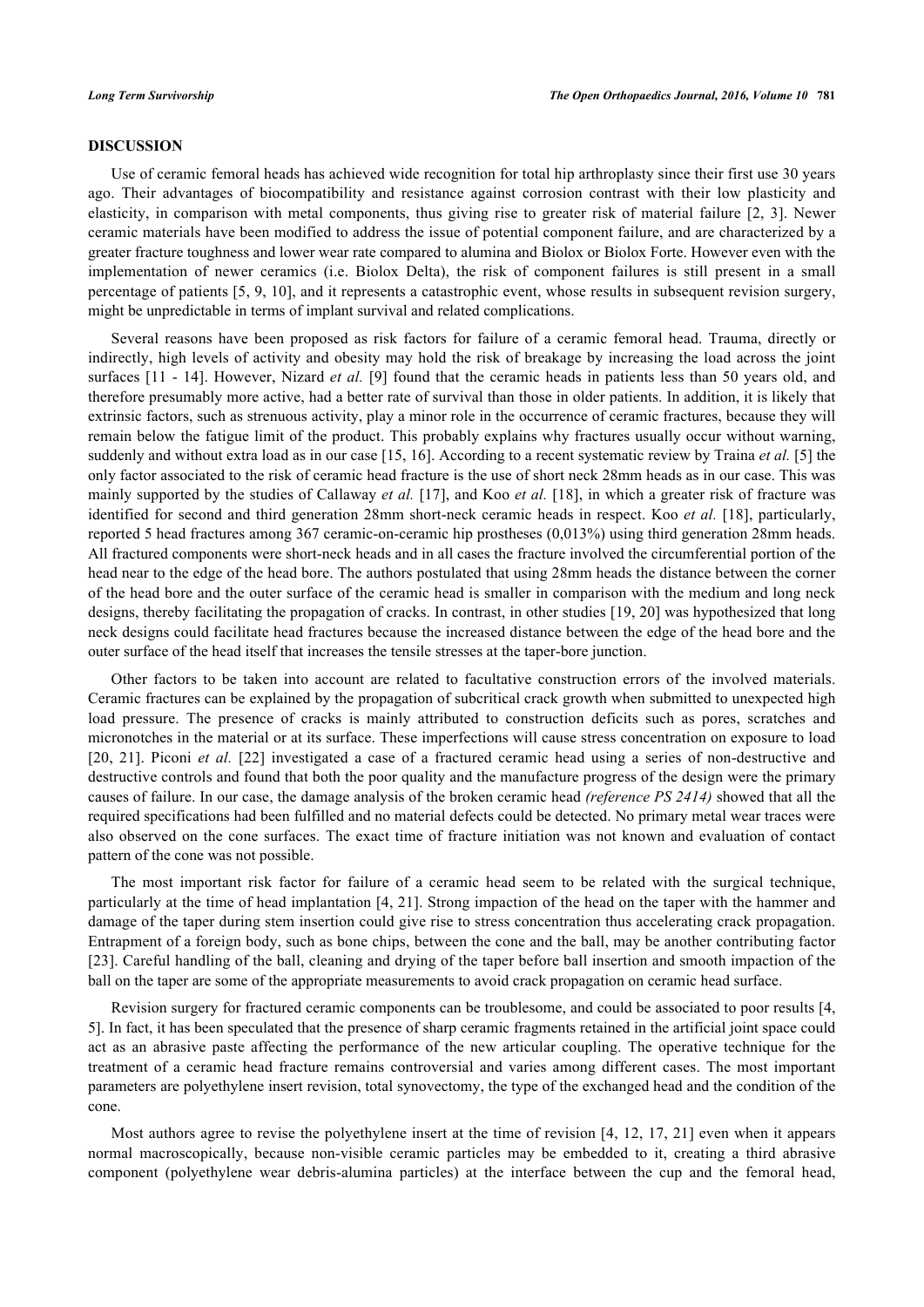especially when a stainless-steel femoral head is used instead of the fractured ceramic head. In our case major wear of the polyethylene insert was found because the cone of the stem had been articulated with it. Since the acetabular component was intact and quite stable, we simply replaced the damaged insert with a similar one.

Diffuse metallosis is mainly reported after revision of a fractured ceramic head onto a metal one [[4](#page-4-3), [6](#page-4-5), [24](#page-5-4), [25\]](#page-5-5) but it is also a common finding during the first revision in cases where the stem had made an articulation with the damaged polyethylene [[17](#page-4-14), [25](#page-5-5)] as in our case. Hannouche *et al.* [[10\]](#page-4-9) in contrast did not observe this complication as many as 20 years after re-implantation, probably because the particular team of surgeons was aware of this potential complication that was avoided by a thorough debridement and synovectomy in all cases. When a synovectomy is performed, the principles of tumor surgery would have to be applied, including thorough lavage of the joint and wide borders of resection up to healthy tissues [[6\]](#page-4-5).

More controversies exist about the type of head, which had to be used for replacement of the fractured ceramic head. This particular choice is strongly associated with the condition of the cone of the femoral component. The combination of a metal/polyethylene articular pairing, proposed by various authors in the past [\[17](#page-4-14), [24](#page-5-4) - [26\]](#page-5-6) is no longer recommended as it is considered a cause of diffuse metallosis and loosening [[4](#page-4-3), [6](#page-4-5), [24](#page-5-4), [25](#page-5-5), [27](#page-5-7)]. Alain *et al.* [\[4](#page-4-3)] reported a 47% incidence of repeat revision(s) when a stainless-steel femoral head had been used, whereas the rate was only 17% and 11% when a ceramic or a cobalt-chromium head had been used in correspondence. Lee *et al.* [\[27](#page-5-7)] reported recently on 9 third-generation ceramic bearing fractures (6 heads and 3 liners) that were treated with bearing change to Metal on Polyethylene (MoP). Mean follow-up was 4.3 years. During follow-up, 2 of 3 liner-fractured hips and 1 of 6 headfractured hips showed radiologic signs of metallosis and elevated serum chromium levels. The authors suggested avoidance of MoP in cases of ceramic bearing fractures. In contrast, Sharma *et al.* [\[28\]](#page-5-8) followed up 8 hips that were revised to MoP articulations using cobalt chromium heads after fracture of ceramic heads. The authors found no revisions or aseptic loosening at a mean 10.5 years follow-up. They emphasized, however, that the key to the long-term success of any revision for a ceramic head fracture is performing a thorough anterior and posterior synovectomy. The use of a ceramic head for replacement, in order to avoid third body damage of metal, have been proposed by some authors [[21\]](#page-5-1) even in cases with mild cone wear. In our case, we decided to replace the fragmented head with a cobaltchromium one because the cone was severely notched and it was impossible to revise the stem unless an extensive and complex approach was utilized.

The best approach regarding the stem cannot be strictly determined based on the existing literature. In cases of loosening the stem must be replaced without second thoughts. According to Alain *et al.* [\[4\]](#page-4-3), 25 over 105 revised hips had a normal cone, 59 were slightly scratched and 14 had a notched cone. All femoral stems with a notched cone were revised but 17 with a slightly scratched cone were left in place. The authors recommend revision of the stem in all cases with visible damage of the taper and advocate the use of ceramic head for replacement. For the same reasons McLean *et al.* [\[12\]](#page-4-17) do not recommend use of a ceramic head on the existing cone because minor, unrecognizable flaws on it may lead to the formation of cracks in the ceramic head with subsequent fracture [[16](#page-4-13)]. In such cases the use of a cobaltchrome femoral head is indicated. A recent review by Hussenbocus *et al.* [\[29](#page-5-9)] suggested that stem preservation must only be performed when trunnion corrosion is macroscopically mild (visible but not palpable defects) and when an interference fit can be achieved with the new head. In a study in which retrieved femoral heads assembled onto unimplanted Ti-6Al-4V trunnions were mechanically tested, the authors concluded that the torsional properties of the taper junctions were not significantly influenced by mild or moderate grades of corrosion [[30\]](#page-5-10). Finally, Koo *et al.* [\[7](#page-4-6)] reported recently an urgent warning message that neither ceramic nor metallic heads should be implanted on a scratched Morse taper, because it was associated with a high rate of early complications (five hips were revised among the 20 retained stems). According to the authors, abutting a ceramic head on a scratched Morse taper seems to trigger fracture of the revised ceramic head, and abutting a metallic head on a scratched Morse taper seems to induce metallosis. Our decision at that time, to leave the firmly incorporated stem in place, despite the fact that it was severely notched, was based on the potential risk for further complications by the extensile approach and the subsequent necessary wide opening of the femoral bone.

#### **CONCLUSION**

In our case the corrosion of the cone was severe, the ceramic head had not been replaced by a new ceramic head but the implants remained stable for 13 years and the patient provided an excellent clinical and radiological outcome.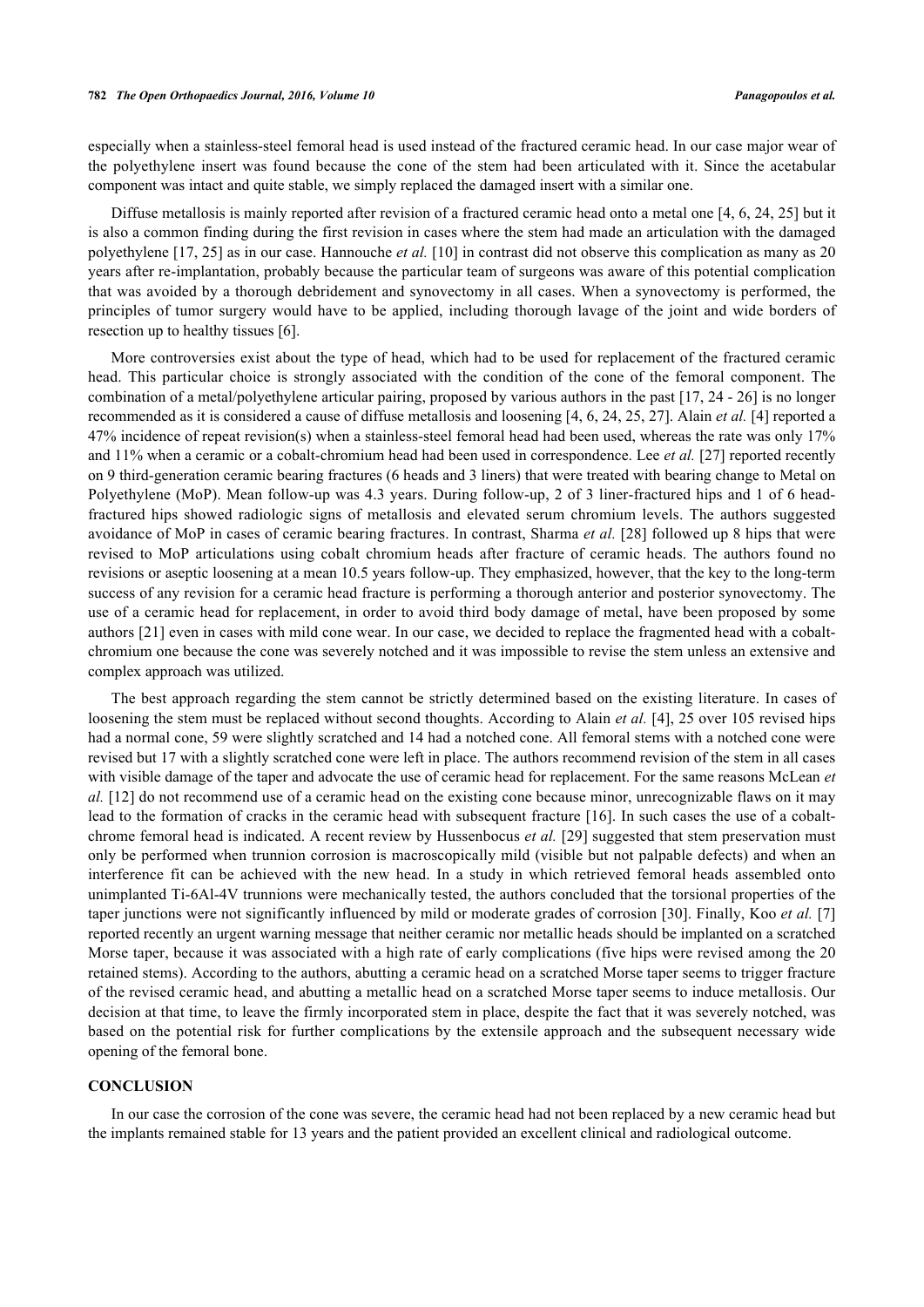#### **REFERENCES**

<span id="page-4-0"></span>[1] Cash DJ, Khanduja V. The case for ceramic-on-polyethylene as the preferred bearing for a young adult hip replacement. Hip Int 2014; 24(5): 421-7.

[\[http://dx.doi.org/10.5301/hipint.5000138](http://dx.doi.org/10.5301/hipint.5000138)] [PMID: [24817396](http://www.ncbi.nlm.nih.gov/pubmed/24817396)]

- <span id="page-4-1"></span>[2] Bauer TW, Campbell PA, Hallerberg G. How have new bearing surfaces altered the local biological reactions to byproducts of wear and modularity? Clin Orthop Relat Res 2014; 472(12): 3687-98. [\[http://dx.doi.org/10.1007/s11999-014-3817-1\]](http://dx.doi.org/10.1007/s11999-014-3817-1) [PMID: [25080263](http://www.ncbi.nlm.nih.gov/pubmed/25080263)]
- <span id="page-4-2"></span>[3] Rajpura A, Kendoff D, Board TN. The current state of bearing surfaces in total hip replacement. Bone Joint J 2014; 96-B(2): 147-56. [\[http://dx.doi.org/10.1302/0301-620X.96B2.31920\]](http://dx.doi.org/10.1302/0301-620X.96B2.31920) [PMID: [24493177](http://www.ncbi.nlm.nih.gov/pubmed/24493177)]
- <span id="page-4-3"></span>[4] Allain J, Roudot-Thoraval F, Delecrin J, Anract P, Migaud H, Goutallier D. Revision total hip arthroplasty performed after fracture of a ceramic femoral head. A multicenter survivorship study. J Bone Joint Surg Am 2003; 85-A(5): 825-30. [\[http://dx.doi.org/10.2106/00004623-200305000-00009](http://dx.doi.org/10.2106/00004623-200305000-00009)] [PMID: [12728032\]](http://www.ncbi.nlm.nih.gov/pubmed/12728032)
- <span id="page-4-4"></span>[5] Traina F, De Fine M, Di Martino A, Faldini C. Fracture of ceramic bearing surfaces following total hip replacement: a systematic review Biomed Res Int 2013; 2013: 157247. [\[http://dx.doi.org/10.1155/2013/157247](http://dx.doi.org/10.1155/2013/157247)]
- <span id="page-4-5"></span>[6] Matziolis G, Perka C, Disch A. Massive metallosis after revision of a fractured ceramic head onto a metal head. Arch Orthop Trauma Surg 2003; 123(1): 48-50. [PMID: [12582797\]](http://www.ncbi.nlm.nih.gov/pubmed/12582797)
- <span id="page-4-6"></span>[7] Koo KH, Ha YC, Kim SY, Yoon KS, Min BW, Kim SR. Revision of ceramic head fracture after third generation ceramic-on-ceramic total hip arthroplasty. J Arthroplasty 2014; 29(1): 214-8. [\[http://dx.doi.org/10.1016/j.arth.2013.04.007](http://dx.doi.org/10.1016/j.arth.2013.04.007)] [PMID: [23683525](http://www.ncbi.nlm.nih.gov/pubmed/23683525)]
- <span id="page-4-7"></span>[8] Panagopoulos A, Megas P, Tyllianakis M, Dimakopoulos P, Lambiris E. Ceramic femoral head fracture with massive metallosis and severe wear of the cone: a case report and review of the literature. Eur J Orthop Surg Traumatol 2006; 16(1): 56-9. [\[http://dx.doi.org/10.1007/s00590-005-0025-4\]](http://dx.doi.org/10.1007/s00590-005-0025-4)
- <span id="page-4-8"></span>[9] Nizard RS, Sedel L, Christel P, Meunier A, Soudry M, Witvoet J. Ten-year survivorship of cemented ceramic-ceramic total hip prosthesis. Clin Orthop Relat Res 1992; (282): 53-63. [PMID: [1516329\]](http://www.ncbi.nlm.nih.gov/pubmed/1516329)
- <span id="page-4-9"></span>[10] Hamilton WG, McAuley JP, Dennis DA, Murphy JA, Blumenfeld TJ, Politi J. THA with Delta ceramic on ceramic: results of a multicenter investigational device exemption trial. Clin Orthop Relat Res 2010; 468(2): 358-66. [\[http://dx.doi.org/10.1007/s11999-009-1091-4\]](http://dx.doi.org/10.1007/s11999-009-1091-4) [PMID: [19768515](http://www.ncbi.nlm.nih.gov/pubmed/19768515)]
- <span id="page-4-10"></span>[11] Moreschini O, Braidotti P. Traumatic breakage of the ceramic head of prosthesis in total hip replacement. Ital J Orthop Traumatol 1991; 17(3): 339-43. [PMID: [1783546\]](http://www.ncbi.nlm.nih.gov/pubmed/1783546)
- <span id="page-4-17"></span>[12] McLean CR, Dabis H, Mok D. Delayed fracture of the ceramic femoral head after trauma. J Arthroplasty 2002; 17(4): 503-4. [\[http://dx.doi.org/10.1054/arth.2002.32185](http://dx.doi.org/10.1054/arth.2002.32185)] [PMID: [12066284\]](http://www.ncbi.nlm.nih.gov/pubmed/12066284)
- [13] Habermann B, Ewald W, Rauschmann M, Zichner L, Kurth AA. Fracture of ceramic heads in total hip replacement. Arch Orthop Trauma Surg 2006; 126(7): 464-70. [\[http://dx.doi.org/10.1007/s00402-006-0173-y\]](http://dx.doi.org/10.1007/s00402-006-0173-y) [PMID: [16810547](http://www.ncbi.nlm.nih.gov/pubmed/16810547)]
- <span id="page-4-11"></span>[14] Torán MM, Cuenca J, Martinez AA, Herrera A, Thomas JV. Fracture of a ceramic femoral head after ceramic-on-ceramic total hip arthroplasty. J Arthroplasty 2006; 21(7): 1072-3. [\[http://dx.doi.org/10.1016/j.arth.2005.03.045](http://dx.doi.org/10.1016/j.arth.2005.03.045)] [PMID: [17027554](http://www.ncbi.nlm.nih.gov/pubmed/17027554)]
- <span id="page-4-12"></span>[15] Arenas A, Tejero A, Garbayo A, Arias C, Barbadillo J, Lecumberri J. Ceramic femoral head fractures in total hip replacement. Int Orthop 1999; 23(6): 351-2. [\[http://dx.doi.org/10.1007/s002640050390\]](http://dx.doi.org/10.1007/s002640050390) [PMID: [10741522](http://www.ncbi.nlm.nih.gov/pubmed/10741522)]
- <span id="page-4-13"></span>[16] Pulliam IT, Trousdale RT. Fracture of a ceramic femoral head after a revision operation. A case report. J Bone Joint Surg Am 1997; 79(1): 118-21. [\[http://dx.doi.org/10.2106/00004623-199701000-00013](http://dx.doi.org/10.2106/00004623-199701000-00013)] [PMID: [9010193\]](http://www.ncbi.nlm.nih.gov/pubmed/9010193)
- <span id="page-4-14"></span>[17] Callaway GH, Flynn W, Ranawat CS, Sculco TP. Fracture of the femoral head after ceramic-on-polyethylene total hip arthroplasty. J Arthroplasty 1995; 10(6): 855-9. [\[http://dx.doi.org/10.1016/S0883-5403\(05\)80087-7\]](http://dx.doi.org/10.1016/S0883-5403(05)80087-7) [PMID: [8749773](http://www.ncbi.nlm.nih.gov/pubmed/8749773)]
- <span id="page-4-15"></span>[18] Koo KH, Ha YC, Jung WH, Kim SR, Yoo JJ, Kim HJ. Isolated fracture of the ceramic head after third-generation alumina-on-alumina total hip arthroplasty. J Bone Joint Surg Am 2008; 90(2): 329-36. [\[http://dx.doi.org/10.2106/JBJS.F.01489](http://dx.doi.org/10.2106/JBJS.F.01489)] [PMID: [18245593\]](http://www.ncbi.nlm.nih.gov/pubmed/18245593)
- <span id="page-4-16"></span>[19] Aldrian S, Nau T, Gillesberger F, Petras N, Ehall R. Medium-term analysis of modern ceramic-on-ceramic bearing in THA. Hip Int 2009; 19(1): 36-40. [PMID: [19455500\]](http://www.ncbi.nlm.nih.gov/pubmed/19455500)